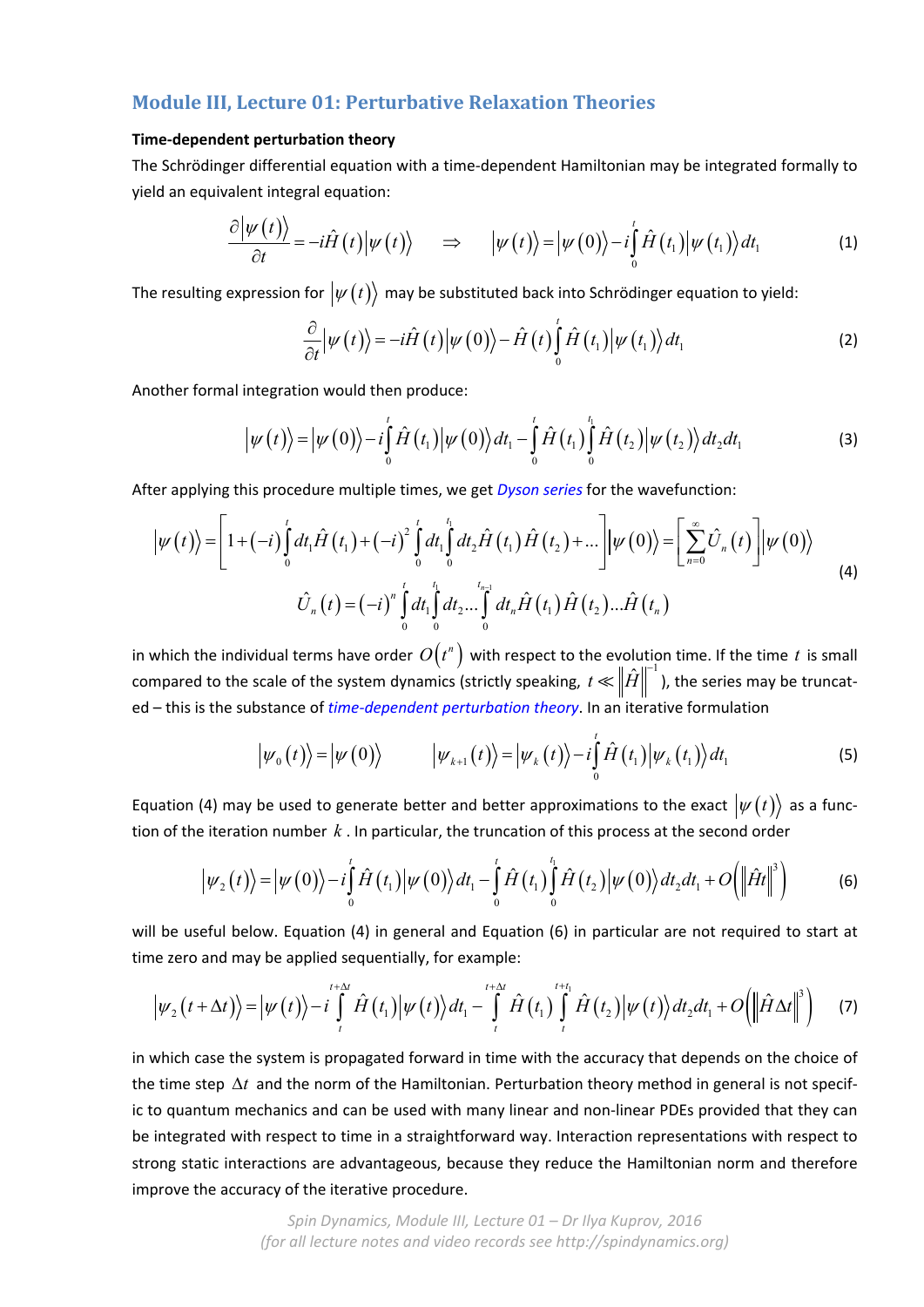## **Bloch‐Redfield‐Wangsness relaxation theory**

Also known as *Redfield theory*, this is perhaps the most successful spin relaxation theory, widely used in all areas of magnetic resonance. It is necessary because molecular motion that is driving spin relaxation happens on a very short timescale (femtoseconds to picoseconds). This makes brute‐force calculations of multi-second NMR dynamics impractical. We are therefore looking for a theory that would incorporate molecular dynamics in terms of the energy spectrum and statistical properties of the molecular motion rather than its explicit time dependence.

Very roughly speaking, Redfield theory views molecular motion as the source of stochastic noise in the spin Hamiltonian. This noise has a frequency spectrum; some of the frequencies can coincide with transition frequencies of the spin system and thereby cause relaxation. The biggest challenge, which Red‐ field theory successfully addresses, is to find the equation of motion that depends on statistical proper‐ ties of the noise, rather than its explicit time‐dependent form. This is the objective of this lecture.

We shall start with the Liouville - von Neumann equation for the density matrix  $\hat{\rho}(t)$  in Liouville space, in which the Hamiltonian will be separated into two parts:

$$
\frac{\partial \hat{\rho}(t)}{\partial t} = -i \left[ \hat{\hat{H}}_0 + \hat{\hat{H}}_1(t) \right] \hat{\rho}(t), \qquad \hat{\hat{O}} \hat{\rho} = \hat{O} \hat{\rho} - \hat{\rho} \hat{O}
$$
\n(8)

where  $\hat{H}_0$  is the time-independent part of the Hamiltonian (for example, chemical shifts and Jcouplings) and  $\hat{H}_{1}(t)$  is the time-dependent part that is modulated by random molecular motion (for example, dipolar interactions and chemical shift anisotropy). We will assume  $\hat{H}_1(t)$  to have a zero ensemble average (denoted by angular brackets):

$$
\left\langle \hat{H}_1(t) \right\rangle = 0 \tag{9}
$$

If the ensemble average of  $\hat{H}_{_1}(t)$  is non-zero, it can always be subtracted and put into  $\hat{\hat{H}}_{_0}.$ 

We will now move into the interaction representation with respect to  $\hat{\hat{H}}_0$  and perform a second-order TDPT treatment. The interaction representation transformation was covered in the previous lectures:

$$
\hat{\sigma}(t) = e^{i\hat{\hat{H}}_{0}t} \hat{\rho}(t) \qquad \hat{\hat{H}}_{1}^{\text{R}}(t) = e^{i\hat{\hat{H}}_{0}t} \hat{\hat{H}}_{1}(t) e^{-i\hat{\hat{H}}_{0}t}
$$
\n(10)

After a bit of mathematics (differentiate the definition of  $\hat{\sigma}(t)$  above and simplify the resulting expression), we can show that the Liouville - von Neumann equation for  $\hat{\sigma}(t)$  is:

$$
\frac{\partial \hat{\sigma}(t)}{\partial t} = -i \hat{\hat{H}}_1^{\text{R}}(t) \hat{\sigma}(t)
$$
\n(11)

Formal integration and re-substitution, as per the general recipe given in Equation (6), yields:

$$
\frac{\partial \hat{\sigma}(t)}{\partial t} = -i\hat{H}_{1}^{R}(t)\hat{\sigma}(0) - \int_{0}^{t} \hat{H}_{1}^{R}(t)\hat{H}_{1}^{R}(t_{1})\hat{\sigma}(t_{1})dt_{1}
$$
\n(12)

If we now perform ensemble averaging, the first term on the right hand side would vanish because the initial condition  $\hat{\sigma}(0)$  and the static Hamiltonian  $\hat{\hat{H}}_0$  are the same for each member of the ensemble, and we have assumed in Equation (9) that the ensemble average of  $\hat{H}_{1}(t)$  is zero: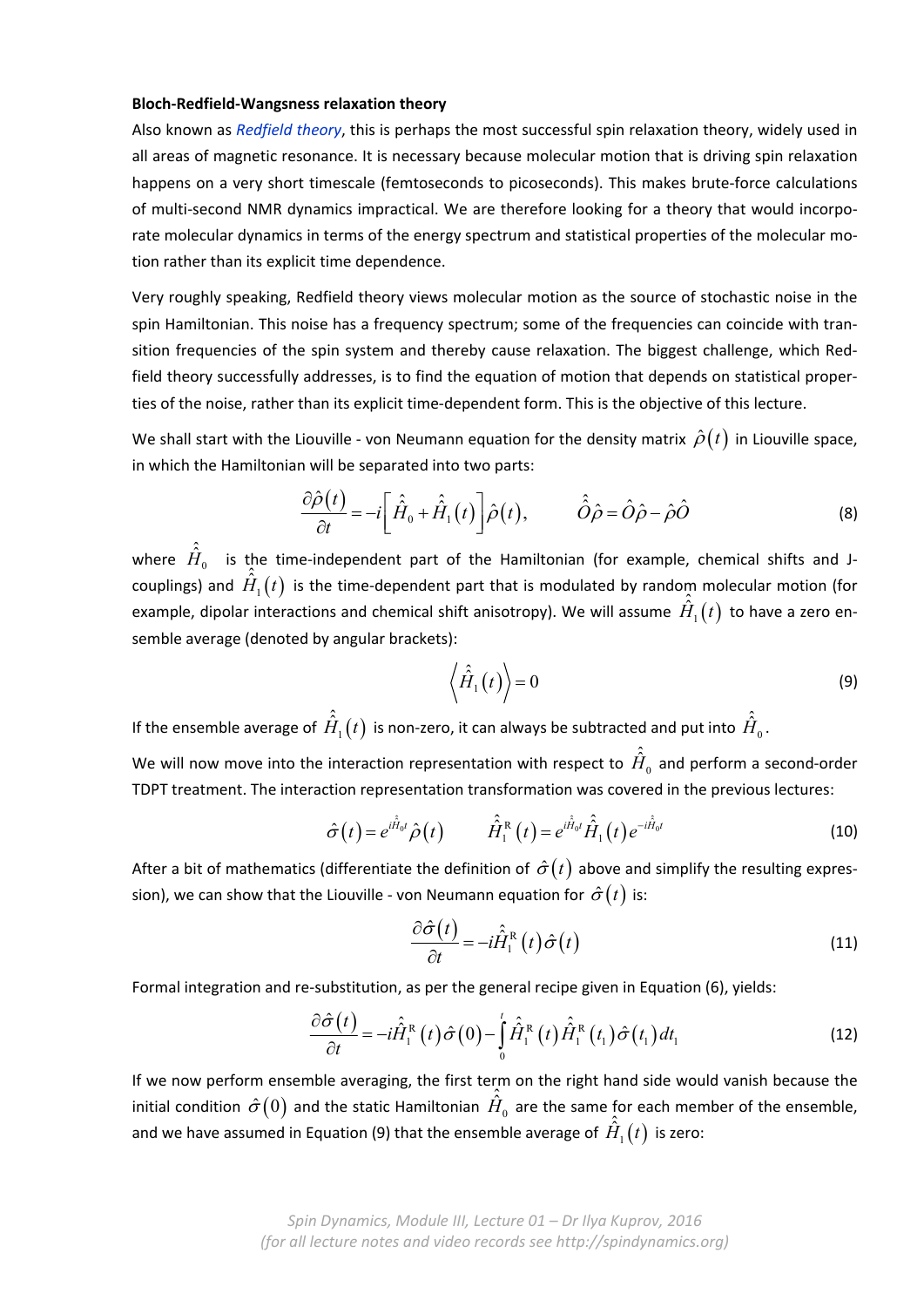$$
\left\langle \hat{H}_{1}^{R}(t)\hat{\sigma}(0)\right\rangle = e^{i\hat{H}_{0}t}\left\langle \hat{H}_{1}(t)\right\rangle e^{-i\hat{H}_{0}t}\hat{\sigma}(0) = 0
$$
\n
$$
\downarrow \qquad \downarrow \qquad (13)
$$
\n
$$
\frac{\partial}{\partial t}\left\langle \hat{\sigma}(t)\right\rangle = -\int_{0}^{t}\left\langle \hat{H}_{1}^{R}(t)\hat{H}_{1}^{R}(t_{1})\hat{\sigma}(t_{1})\right\rangle dt_{1}
$$

We will now take advantage of the fact that any time-dependent operator has an expansion in timeindependent operators with time‐dependent complex coefficients:

$$
\hat{\hat{H}}_1(t) = \sum_{k} q_k(t) \hat{\hat{Q}}_k = \sum_{m} q_m^*(t) \hat{\hat{Q}}_m^{\dagger}
$$
 (14)

where  $\,q_k^{}\left(t\right)$  are those coefficients and  $\,\hat{\hat{\cal Q}}^{}_{k}\,$  are the time-independent basis operators, which do acquire a deterministic time dependence in the rotating frame:

$$
\hat{\hat{Q}}_k^R(t) = e^{i\hat{H}_0 t} \hat{\hat{Q}}_k e^{-i\hat{H}_0 t} \Rightarrow \frac{\partial}{\partial t} \langle \hat{\sigma}(t) \rangle = -\sum_{km} \int_0^t \langle q_k(t) q_m^*(t_1) \hat{\hat{Q}}_k^R(t) \hat{\hat{Q}}_m^{R\dagger}(t_1) \hat{\sigma}(t_1) \rangle dt_1 \quad (15)
$$

To facilitate subsequent treatment, one copy of the Hermitian  $\,\hat{H}_{\text{\tiny I}}^{\text{\tiny R}}\,$  $\hat{\hat{H}}_{\scriptscriptstyle \rm I}^{\scriptscriptstyle\rm R}$  superoperator has been pasted in a conjugated form. In the case of rotationally modulated interactions  $q_k(t)$  would be Wigner functions and  $\overline{\hat{Q}}_k$  the associated spherical tensor operators – see the rotations theory lecture.

We need to introduce further assumptions at this point. Firstly, we shall assume that the amplitude (*i.e.* the norm) of the perturbation Hamiltonian  $\hat{\hat{H}}_{1}(t)$  is much smaller than the norm of  $\hat{\hat{H}}_{0}$ 

$$
\left\| \hat{\hat{H}}_1(t) \right\| \ll \left\| \hat{\hat{H}}_0 \right\| \tag{16}
$$

and therefore the spin system dynamics is not correlated with the stochastic noise in  $\hat{\hat{H}}_1(t)$  . This would allow us to take ensemble averages separately for the Hamiltonians and the state vector:

$$
\left\langle q_{k}\left(t\right)q_{m}^{*}\left(t_{1}\right)\hat{Q}_{k}^{\mathrm{R}}\left(t\right)\hat{Q}_{m}^{\mathrm{R}\dagger}\left(t_{1}\right)\hat{\sigma}\left(t_{1}\right)\right\rangle = \left\langle q_{k}\left(t\right)q_{m}^{*}\left(t_{1}\right)\right\rangle \hat{Q}_{k}^{\mathrm{R}}\left(t\right)\hat{Q}_{m}^{\mathrm{R}\dagger}\left(t_{1}\right)\left\langle \hat{\sigma}\left(t_{1}\right)\right\rangle \tag{17}
$$

The operators  $\hat{\hat{Q}}_{k}^{\text{R}}\left(t\right)$  were also taken out of the ensemble average bracket here because their time dependence is the same for every molecule and is not affected by the ensemble averaging. What we now have in the first angular brackets is the correlation function between  $q_k(t)$  and  $q_m(t)$ :

$$
\left\langle q_k\left(t\right)q_m^*\left(t_1\right)\right\rangle = g_{km}\left(t,t_1\right) \tag{18}
$$

The second significant assumption is that the noise in the system is stationary. This means that the cor‐ relation functions only depend on the time separation between the two functions, and not the absolute time *t* . This means that we can change the definition of the correlation function:

$$
\left\langle q_k\left(t\right)q_m^*\left(t_1\right)\right\rangle = g_{km}\left(t-t_1\right) \tag{19}
$$

With Equations (17) and (19) in place, Equation (15) becomes:

$$
\frac{\partial}{\partial t}\left\langle \hat{\sigma}(t)\right\rangle = -\sum_{km}\int_{0}^{t}g_{km}(t-t_1)\hat{Q}_{k}^{R}(t)\hat{Q}_{m}^{R\dagger}(t_1)\left\langle \hat{\sigma}(t_1)\right\rangle dt_1
$$
\n(20)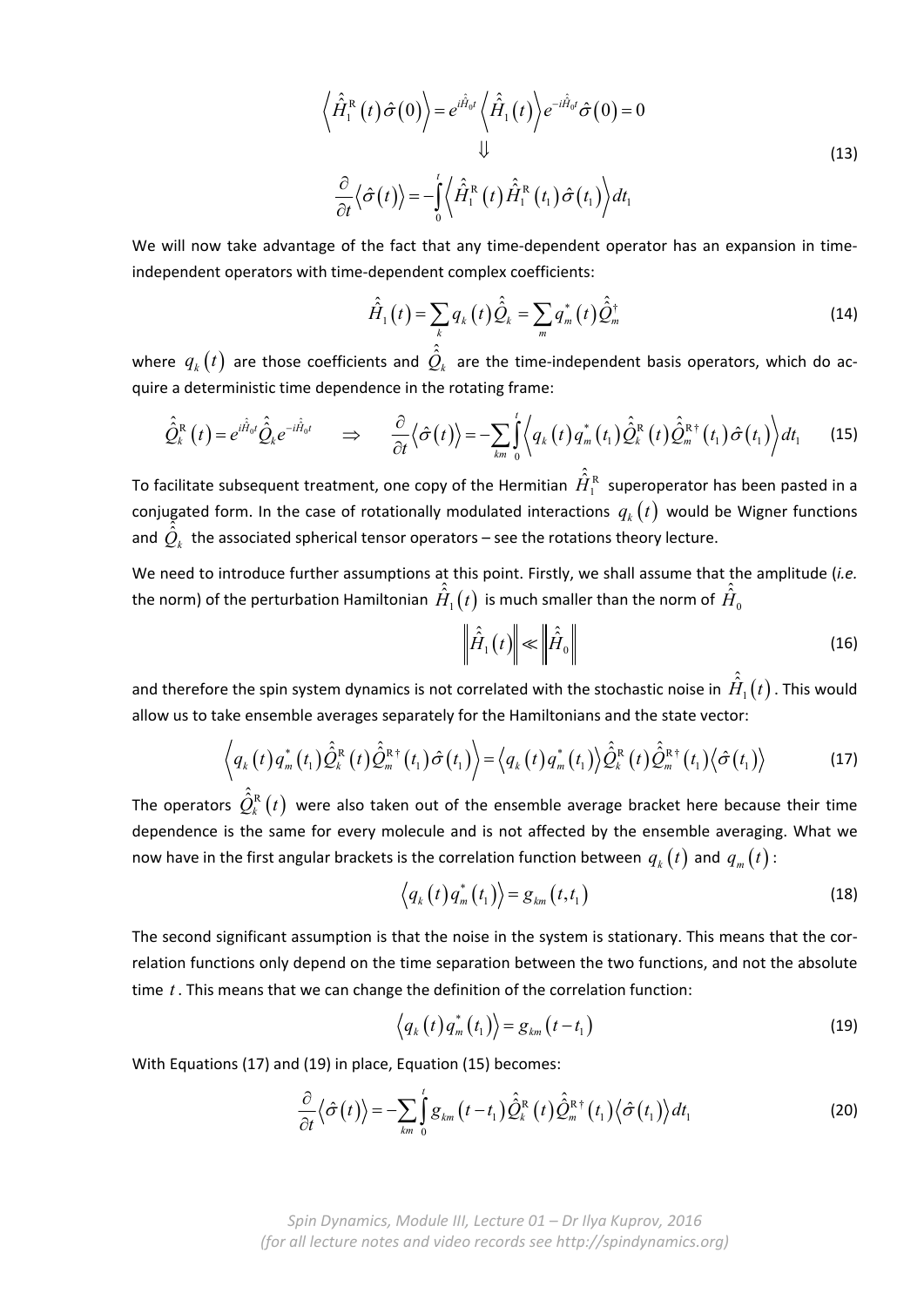The third assumption is that the correlation functions decay so fast on the time scale of the spin system evolution (typically nanoseconds to femtoseconds in non‐viscous liquids), that the latter barely happens. We can therefore take the density matrix out of the integral:

$$
\frac{\partial}{\partial t}\left\langle \hat{\sigma}(t)\right\rangle = -\sum_{km}\int_{0}^{t}g_{km}\left(t-t_{1}\right)\hat{\hat{Q}}_{k}^{\mathrm{R}}\left(t\right)\hat{\hat{Q}}_{m}^{\mathrm{R}\dagger}\left(t_{1}\right)dt_{1}\left\langle \hat{\sigma}(t)\right\rangle \tag{21}
$$

Because the implicit coarse-graining schemes are known to be more stable than the explicit ones, we take  $\hat{\sigma}(t)$  out of the integral rather than  $\hat{\sigma}(0)$ . In the remaining integral we will perform a variable substitution  $\tau = t - t_1$  and then turn the integration limits around to get:

$$
\frac{\partial}{\partial t}\left\langle \hat{\sigma}(t)\right\rangle = -\sum_{km}\int_{0}^{t}g_{km}(\tau)\hat{Q}_{k}^{R}(t)\hat{Q}_{m}^{R\dagger}(t-\tau)d\tau\left\langle \hat{\sigma}(t)\right\rangle \tag{22}
$$

The second consequence of our assumption about the very rapid decay of the correlation functions is that it is permissible to extend the upper integration limit to infinity without affecting the value of the integral. We shall also drop the angular brackets on the density matrix for convenience:

$$
\frac{\partial}{\partial t}\hat{\sigma}(t) = \left[ -\sum_{km} \int_{0}^{\infty} g_{km}(\tau) \hat{Q}_{k}^{R}(t) \hat{Q}_{m}^{R\dagger}(t-\tau) d\tau \right] \hat{\sigma}(t)
$$
\n(23)

After using Equations (10) to return back to the Schrödinger representation, we get:

$$
\frac{\partial \hat{\rho}(t)}{\partial t} = -i\hat{\hat{H}}_{0}\hat{\rho}(t) - \sum_{km} \int_{0}^{\infty} g_{km}(\tau) \hat{\hat{Q}}_{k} e^{-i\hat{H}_{0}\tau} \hat{\hat{Q}}_{m}^{\dagger} e^{i\hat{H}_{0}\tau} d\tau \hat{\rho}(t)
$$
(24)

The master equation now has the following form:

$$
\frac{\partial \hat{\rho}(t)}{\partial t} = -i\hat{H}_0 \hat{\rho}(t) + \hat{\hat{R}} \hat{\rho}(t)
$$
\n(25)

In which the *relaxation superoperator* is defined as:

$$
\hat{\hat{R}} = -\sum_{km} \int_{0}^{\infty} g_{km}(\tau) \hat{\hat{Q}}_{k} e^{-i\hat{H}_{0}\tau} \hat{\hat{Q}}_{m}^{\dagger} e^{i\hat{H}_{0}\tau} d\tau
$$
\n(26)

The derivation above can be repeated in Hilbert space to yield:

$$
\frac{\partial \hat{\rho}(t)}{\partial t} = -i[\hat{H}_0, \hat{\rho}(t)] - \sum_{km} \int_0^{\infty} g_{km}(\tau) [\hat{Q}_k, [e^{i\hat{H}_0 \tau} \hat{Q}_m^{\dagger} e^{-i\hat{H}_0 \tau}, \hat{\rho}(t)]] d\tau
$$
\n
$$
\frac{\partial \hat{\rho}(t)}{\partial t} = -i[\hat{H}_0, \hat{\rho}(t)] + \hat{\hat{R}} \hat{\rho}(t), \qquad \hat{\hat{R}} \hat{\rho}(t) = -\sum_{km} \int_0^{\infty} G_{km}(\tau) [\hat{Q}_k, [e^{i\hat{H}_0 \tau} \hat{Q}_m^{\dagger} e^{-i\hat{H}_0 \tau}, \hat{\rho}(t)]] d\tau
$$
\n(27)

In practice most calculations are done in Liouville space.

### **Thermal equilibrium**

At thermal equilibrium all energy levels are populated according to the Boltzmann law and all correla‐ tions between different molecules of the ensemble vanish. Hamiltonian diagonalization yields:

$$
\hat{H}|\psi_k\rangle = E_k|\psi_k\rangle \tag{28}
$$

with the population fraction in the state *n* being equal to: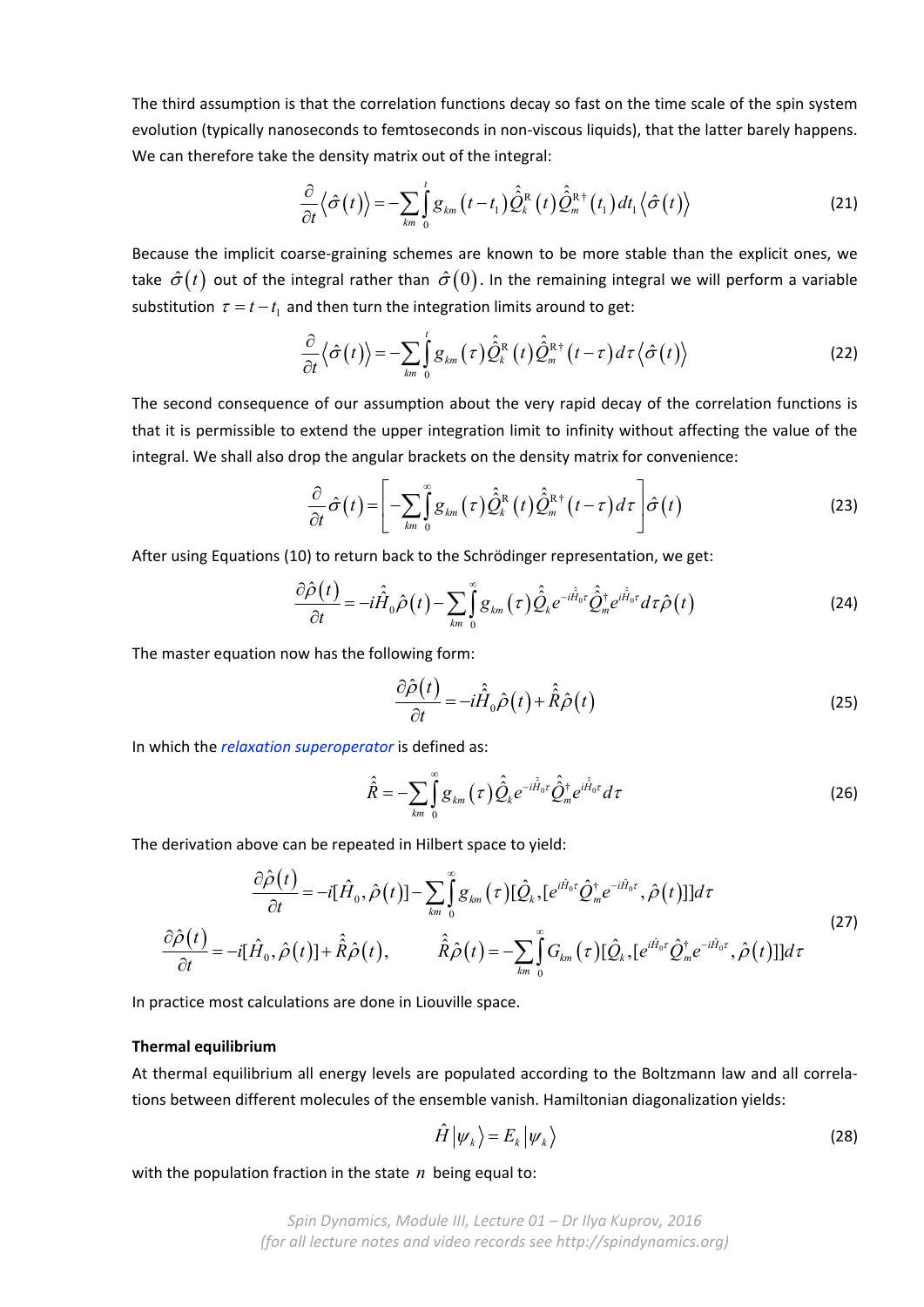$$
p_n = \exp\left(-\frac{E_n}{kT}\right) / \sum_m \exp\left(-\frac{E_m}{kT}\right)
$$
 (29)

Noting that population probabilities are the diagonal terms of the density matrix and that the off‐ diagonal terms vanish by definition, we get the following expression for the equilibrium density matrix:

$$
\hat{\rho}_{\text{eq}} = \sum_{n} \exp\left(-\frac{E_n}{kT}\right) |\psi_n\rangle\langle\psi_n| \bigg/ \sum_{m} \exp\left(-\frac{E_m}{kT}\right) = \exp\left(-\frac{\hat{H}}{kT}\right) \bigg/ \mathrm{Tr}\left[\exp\left(-\frac{\hat{H}}{kT}\right)\right] \tag{30}
$$

Very notably, the relaxation theory described above does *not* relax the system to this state – under Equation (25) the system relaxes to zero density matrix. This problem is a consequence of classical de‐ scription of the spatial degrees of freedom; two *ad hoc* solutions are available:

1. To replace  $\hat{\rho}(t)$  with  $\hat{\rho}(t) - \hat{\rho}_{eq}$  in the relaxation part of Equation (25), to produce:

$$
\frac{\partial \hat{\rho}(t)}{\partial t} = -i \hat{H}_0 \hat{\rho}(t) + \hat{\hat{R}} \Big[ \hat{\rho}(t) - \hat{\rho}_{\text{eq}} \Big]
$$
(31)

which has the correct asymptotic behaviour in the long-time limit. A practical inconvenience is in the fact that this equation is no longer uniform. This may be remedied by doubling the problem dimension:

$$
\frac{\partial}{\partial t} \left( \begin{matrix} \hat{\rho}(t) \\ \hat{\rho}_{\text{eq}} \end{matrix} \right) = \left( \begin{matrix} -i\hat{\hat{H}}_{0} + \hat{\hat{R}} & -\hat{\hat{R}} \\ 0 & 0 \end{matrix} \right) \left( \begin{matrix} \hat{\rho}(t) \\ \hat{\rho}_{\text{eq}} \end{matrix} \right) \tag{32}
$$

or (equivalently and more efficiently) by adding just one extra dimension:

$$
\frac{d}{dt}\begin{pmatrix} 1 \\ \rho_1 \\ \vdots \\ \rho_n \end{pmatrix} = \begin{pmatrix} 0 & 0 & \cdots & 0 \\ -[\hat{R}\hat{\rho}_{eq}]_1 & -iH_{11} + R_{11} & \cdots & -iH_{1n} + R_{1n} \\ \vdots & \vdots & \ddots & \vdots \\ -[\hat{R}\hat{\rho}_{eq}]_n & -iH_{n1} + R_{n1} & \cdots & -iH_{nn} + R_{nn} \end{pmatrix} \begin{pmatrix} 1 \\ \rho_1 \\ \vdots \\ \rho_n \end{pmatrix}
$$
(33)

Another practical inconvenience inherent in Equations (32) and (33) is in the careful control required over the matrix dimension, particularly if independently evolving subspaces are present.

2. To re‐balance the forward and backward rates in the relaxation superoperator to ensure that it drives the system to the thermal equilibrium. It may be shown that the following modification

$$
\hat{\hat{R}} \qquad \to \qquad \hat{\hat{R}} \exp\left(-\frac{\hat{\hat{H}}^{\text{R}}}{kT}\right) \tag{34}
$$

where  $\hat{\hat{H}}^{\text{R}}$  is the Hamiltonian right-side multiplication superoperator, has the desired effect. This is the preferred method in practice (default in *Spinach*) because the master equation stays uniform and the problem dimension remains unchanged.

#### **Relaxation superoperator in the rotating frame**

Because most magnetic resonance experiments are carried out at high field, it is instructive to consider the interaction representation picture with respect to the carrier frequency part of the Zeeman interac‐ tion. The master equation derived above is: